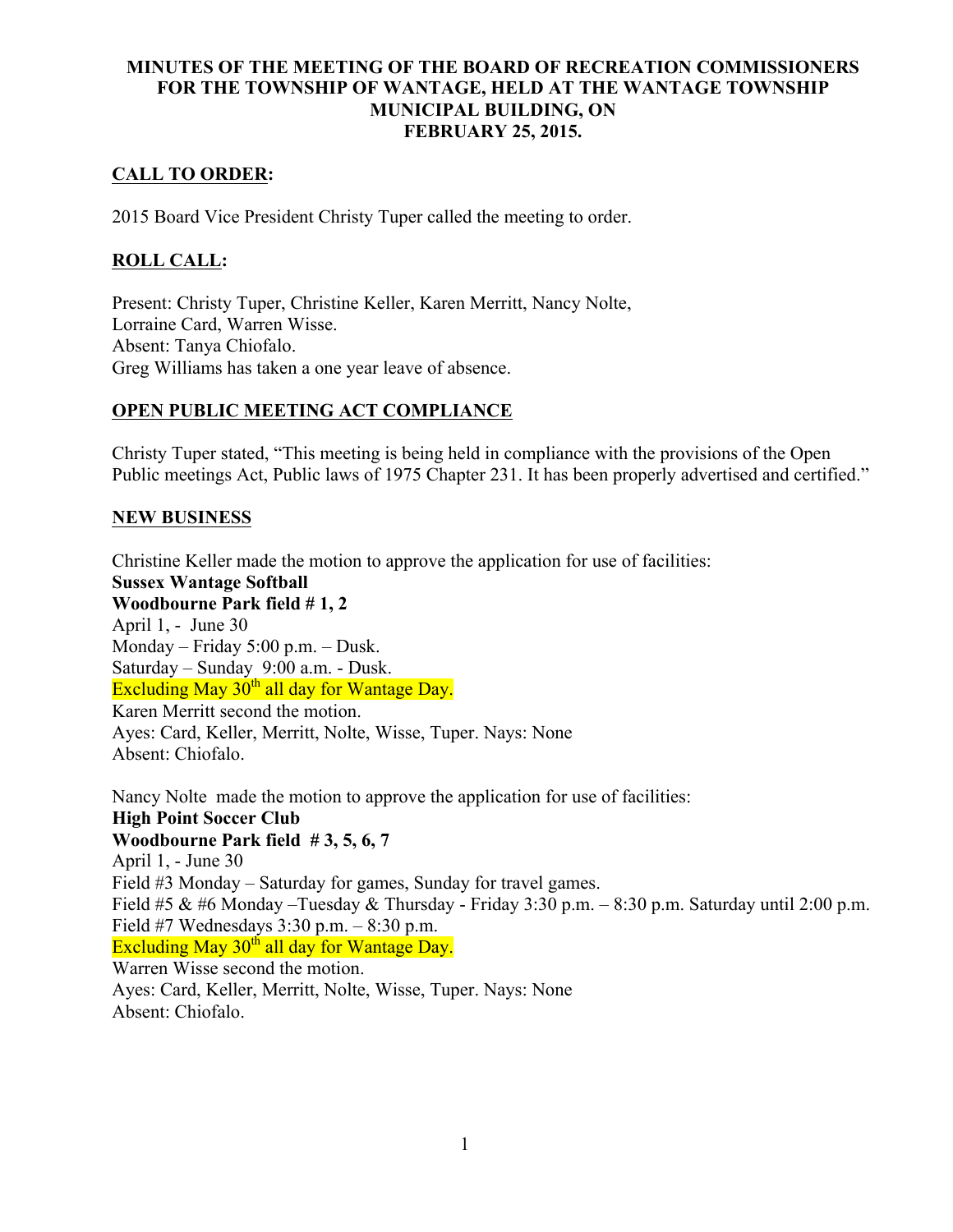Christine Keller made the motion to approve the application for use of facilities:

#### High Point Lacrosse

Woodbourne Park field # 5, 6, 7 April 1, - June 30

Field #5  $\&$  #6 Wednesday for games 5:30 p.m. – Dusk. Saturday for games after 2:00 p.m. Sundays for games - usage to be worked out will soccer. Field  $# 7$  Monday – Tuesday and Thursday – Friday for practice. Excluding May  $30<sup>th</sup>$  all day for Wantage Day.

### High Point Lacrosse

Lawrence School field – practice field April 1 – June 30 Karen Merritt second the motion. Ayes: Card, Keller, Merritt, Nolte, Wisse, Tuper. Nays: None Absent: Chiofalo.

Christine Keller made the motion to approve the application for use of facilities: Sussex Wantage Little League Lott Road fields  $#1, 2, 3 \& 4$  t-ball April  $1, -$  July 31 Monday – Friday 4:00 p.m. – 9:00 p.m. Saturday & Sunday 8:00 a.m. – 9:00 p.m.

#### Sussex Wantage Little League

Woodbourne Park field #4 Monday- Friday times to be worked out with Travel Baseball. Excluding May  $30<sup>th</sup>$  all day for Wantage Day. Lorraine Card second the motion.

Ayes: Card, Keller, Merritt, Nolte, Wisse, Tuper. Nays: None Absent: Chiofalo.

Lorraine Card made the motion to approve the application for use of facilities: High Point Travel Baseball (Tom Hubmaster) Woodbourne Park field #4 April  $5, -$  June 28 Sundays 8:00 a.m. – 6:00 p.m. Field usage will be worked out with Little League. Excluding May  $30<sup>th</sup>$  all day for Wantage Day. Karen Merritt second the motion. Ayes: Card, Keller, Merritt, Nolte, Wisse, Tuper. Nays: None Absent: Chiofalo.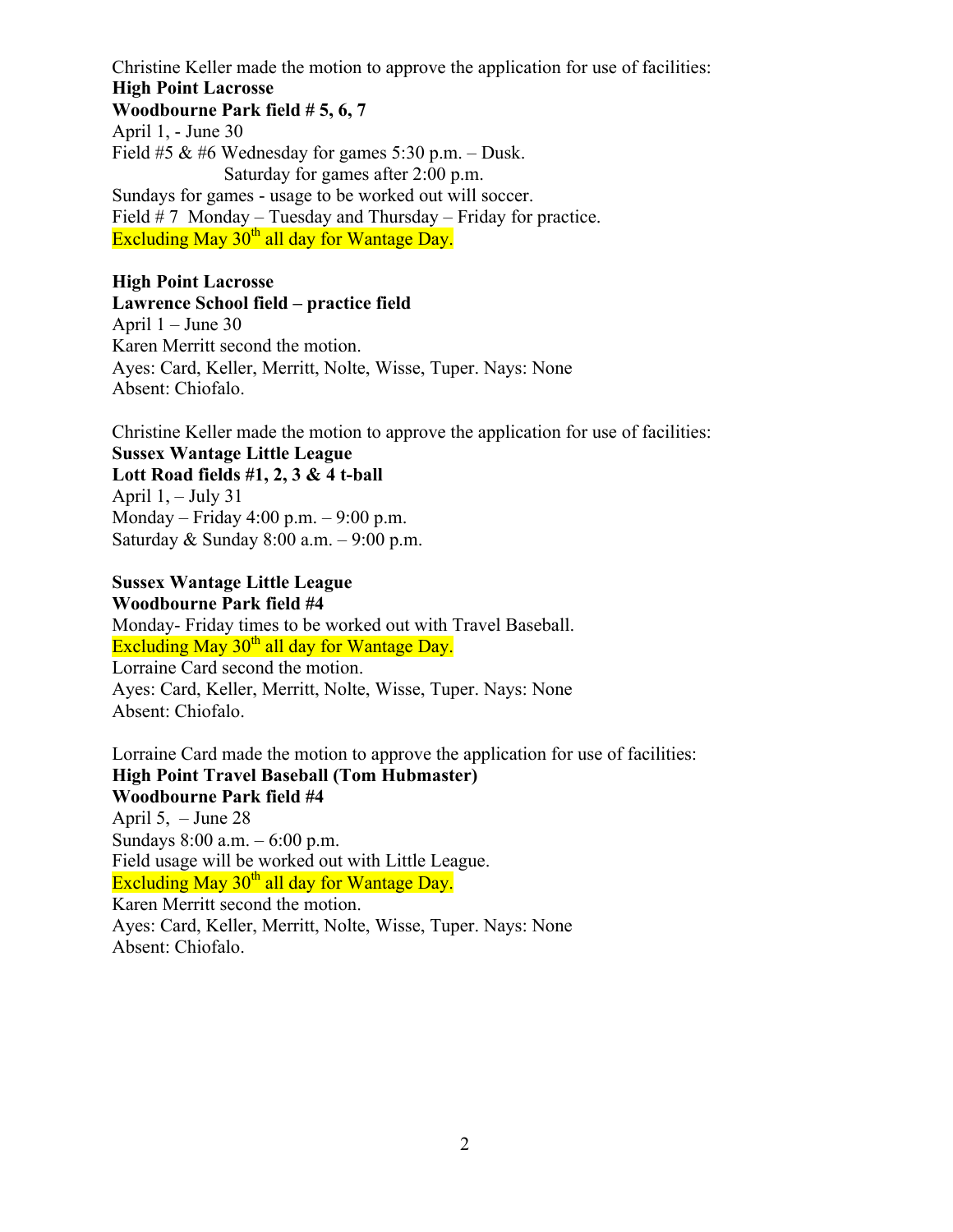Christine Keller made the motion to approve the application for use of facilities: High Point Travel Baseball Lott Road field #1 April 5, – June 28 Sundays 8:00 a.m. – 6:00 p.m. Field usage will be worked out with Little League. Warren Wisse second the motion. Ayes: Card, Keller, Merritt, Nolte, Wisse, Tuper. Nays: None Absent: Chiofalo.

Christine Keller made the motion to approve the application for use of facilities: Sussex County YMCA Woodbourne Park field #7 April 5, 2015 – June 28, 2015 Sunday mornings 8:00 a.m. – 12:00 noon. Lorraine Card second the motion. Ayes: Card, Keller, Merritt, Nolte, Wisse, Tuper. Nays: None Absent: Chiofalo.

Lorraine Card made the motion to approve the application for use of facilities: Sussex Christian School Woodbourne Park for a 5 k June 13, 2015 Saturday 6:00 a.m. – 10:30 a.m. Christine Keller second the motion. Field Use for all sports after 10:30 a.m. Ayes: Card, Keller, Merritt, Nolte, Wisse, Tuper. Nays: None Absent: Chiofalo.

Christy Tuper stated that the Recreation Commission prohibits the sports teams on cutting the grass on the fields. The Wantage Township DPW workers routinely mow all fields. Sports teams should contact the Wantage Township with any special mowing requests.

The Recreation Commission mentioned to contact the Wantage Township if a Wantage sport team would like to provide updates to the township website or facebook.

#### OLD BUSINESS

The Sussex Christian School is donating and constructing dugouts for the Sussex Wantage Softball League in the spring. Patrick Stefanelli, the building department inspector, will determine the best location of the dugouts on softball field #1 at Woodbourne Park. The inspection will be on a Friday in March when the snow has cleared on the ground.

It was discussed at the meeting that the permanent goal posts on field #3 at Woodbourne Park are not to be removed at this time. The Commission mentioned further discussion is needed with soccer and lacrosse to see if the field is large enough for lacrosse and any removal will be after the sport season.